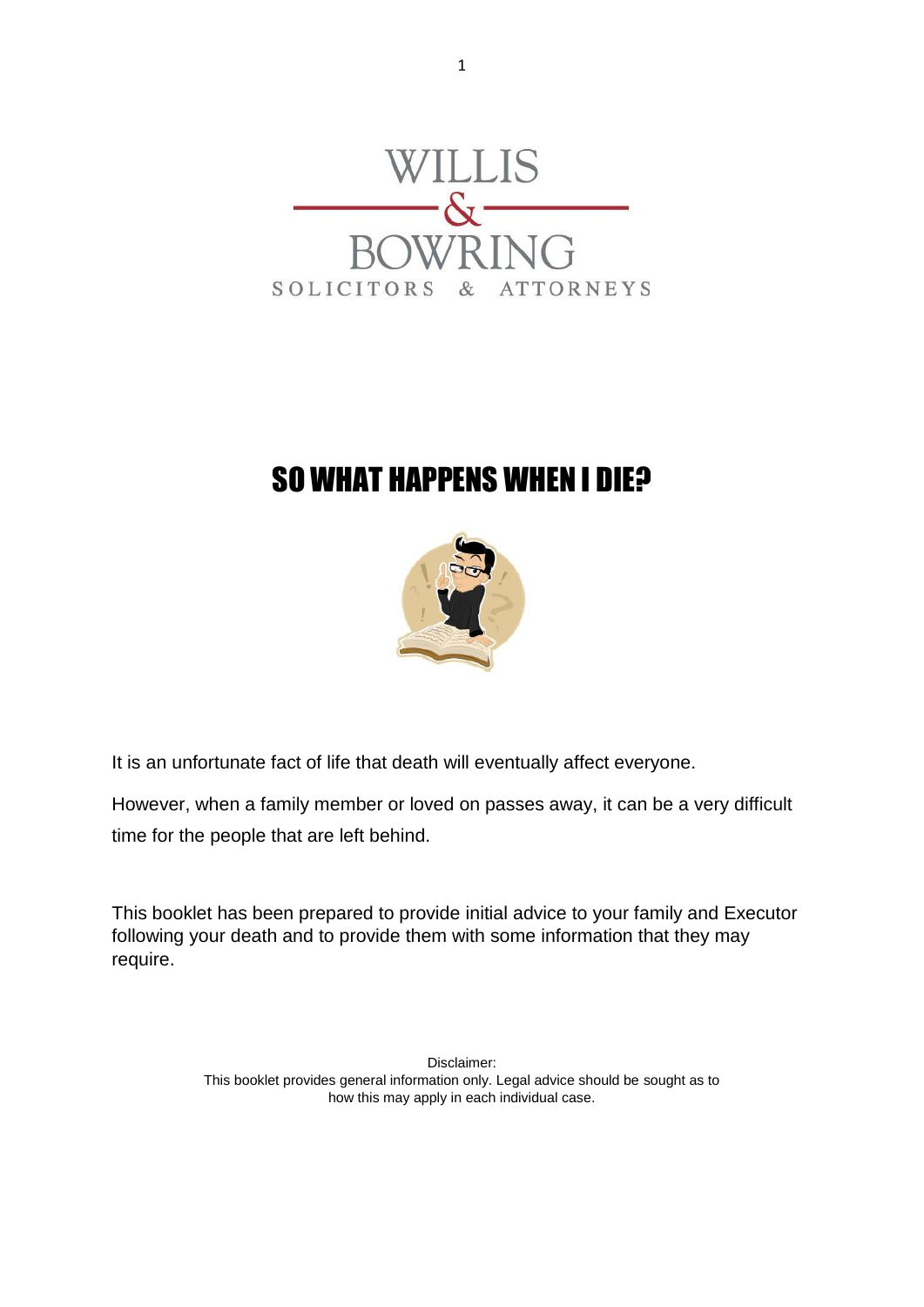# INDEX

The following topics shall be dealt with on the following pages as indicated:

| T <u>opic</u> |                                                            | Page |
|---------------|------------------------------------------------------------|------|
| ⋗             | Death & Death Certificate                                  | 3    |
| ➤             | <b>Organ Donation</b>                                      | 4    |
| ➤             | Donating the Body for Research                             | 5    |
| ➤             | Euthanasia                                                 | 6    |
| ⋗             | <b>Forfeiture Rule</b>                                     | 6    |
| ⋗             | Disposal of your Body                                      | 7    |
| ➤             | Arranging and Paying for the Funeral                       | 8    |
| ⋗             | What Does a Funeral Director Do?                           | 9    |
| ⋗             | <b>Burial on a Private Property</b>                        | 10   |
| ➤             | Payment of my Debts                                        | 11   |
| ➤             | Power of Attorney & Authority to Operate Bank Accounts     | 12   |
|               | Executor's Role                                            |      |
|               | <b>Joint Assets</b><br>$\blacksquare$                      |      |
|               | Superannuation                                             |      |
| ➤             | What Does the Executor Do After Probate                    | 13   |
|               | <b>Distributing Assets</b><br>$\qquad \qquad \blacksquare$ |      |
| ➤             | Who Can Read My Will?                                      | 14   |
| ➤             | Stealing, Destroying or Concealing a Will                  | 16   |
| ➤             | People and organisations the Executor may need to contact  |      |
|               | following the deceased's death                             | 17   |
| ➤             | How Can a Solicitor Help Me?                               | 19   |
| ➤             | The Willis & Bowring Difference                            | 20   |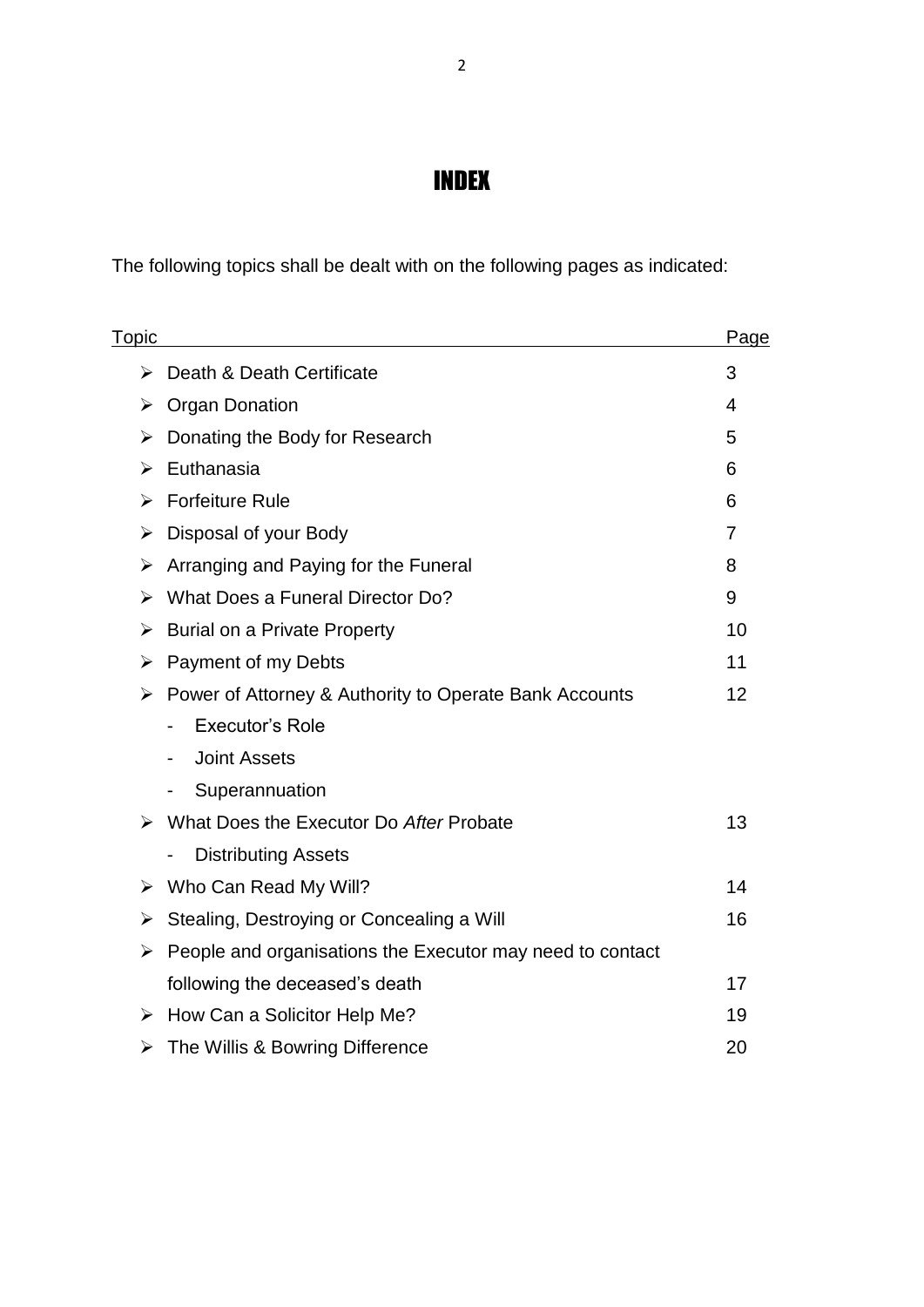

### Death & Death Certificate

When a person dies, a doctor must be called to issue a Medical Certificate as to cause of death.

Once a Medical Certificate of Cause of Death has been issued, either a doctor or more usually the Funeral Director, will send it to the Registrar of Births Deaths & Marriages who will then issue a formal Death Certificate to the next of kin. The Death Certificate is accepted as proof of your death. Next of kin should provide personal details of the deceased to facilitate registration of death.

The Law required all deaths in NSW to be registered. Registration cannot take place without the Medical Practitioners Certificate.

In some situations, a doctor cannot issue the Certificate. A doctor cannot sign a Medical Cause of Death Certificate if the deceased has:

- $\triangleright$  Died a violent or unnatural death
- $\triangleright$  Died a sudden death and the cause is unknown
- $\triangleright$  Died under suspicious or unusual circumstances
- $\triangleright$  Died not having seen a medical practitioner within 3 months of death or when a medical practitioner attended after death but did not give a medical certificate at the time, as to cause of death
- $\triangleright$  Died while under or as a result, within 24 hours, of an anaesthetic being administered in the course of surgical, medical or dental treatment or an operation or procedure of a like nature
- $\triangleright$  Died in an admission centre, mental hospital, prison or detention centre or in any lock up or otherwise whilst in the lawful custody of any member of the Police Force

If any of the above apply, then the doctor or hospital must notify the Police and the matter is referred to the Coroner. If the Coroner considers that a post mortem is necessary, then an Order shall not issue authorising disposal of the body until after the post mortem has been completed. If a cremation is required, then it will be necessary to complete an Application for Permission for Cremation. The Coroner will issue information to the Registrar of Births Deaths & Marriages to enable the issue of the Death Certificate.

If the doctor issues a Medical Certificate, either the family or the doctor should contact a Funeral Director chosen by the family to remove the person to a funeral home, or prepare the body and return it home, if the family wishes, until the funeral.

Some families will want to dress the body themselves and have the deceased at home for viewing until the funeral. This is usually possible as long as a Funeral Director is involved and certain health regulations are met.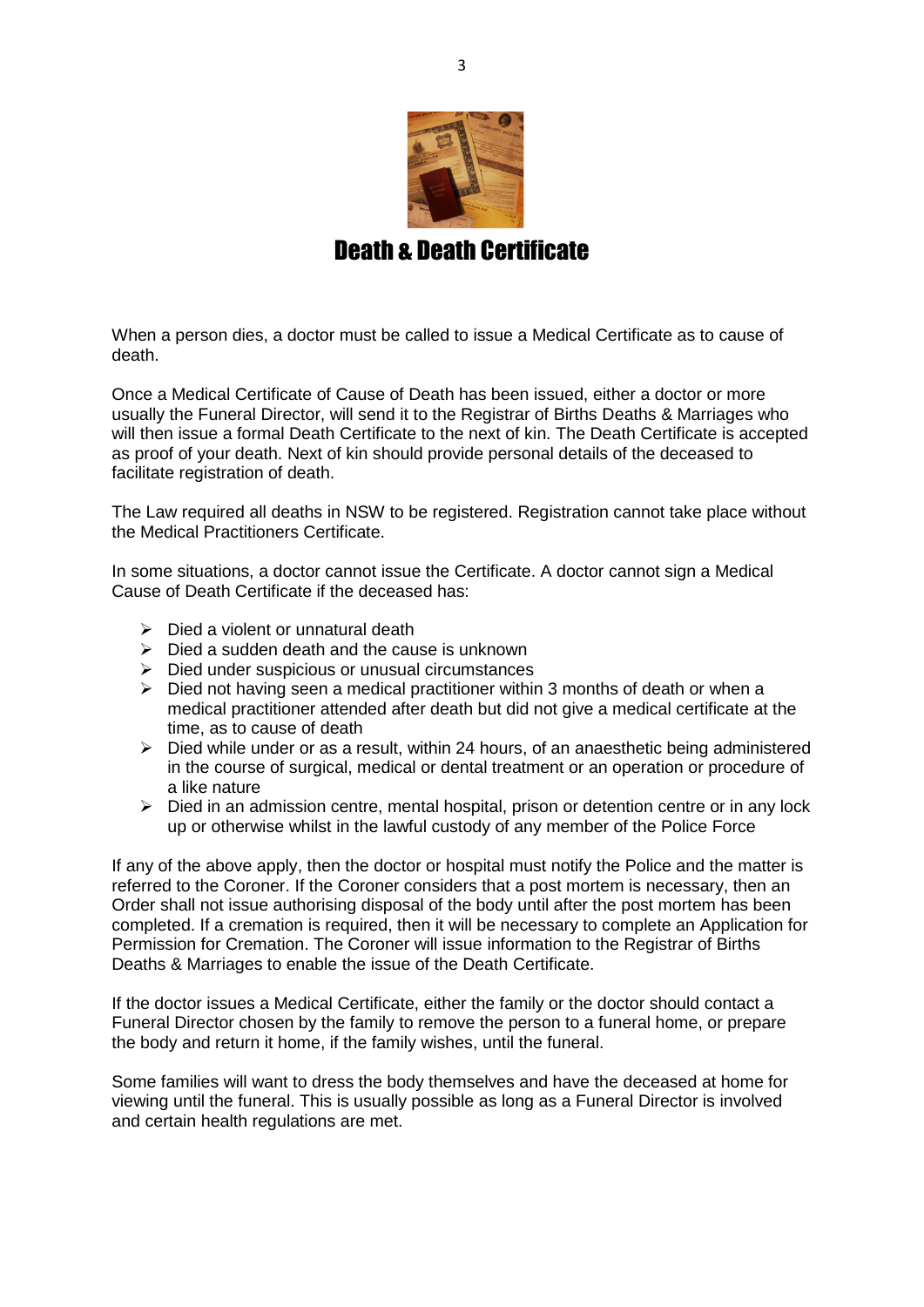

### **Organ Donation**

Less than 1% of deaths occur in such a way that organ donation is possible. Currently only an average of 50% of families consent to organ donation of a loved one across Australia. The organ donation rate could be dramatically improved if more people discussed their wishes with their family and registered their decision on the Australian Organ Donor Registry. This is the only National register for organ and/or tissue donation.

Most organs are donated by people who die while on a ventilator in an intensive care unit, generally as a result of a major accident, a brain haemorrhage or stroke. Today, very few people die in these circumstances and the number is falling because of welcomed improvements in road safety and advances in medical treatment. Tissue donation may occur when someone has died without being in hospital as tissues can be donated up to 24 hours after death. Many more people are suitable for tissue donation than organ donation.

The Australian Organ Donor Register will be accessed by a suitably qualified member of the medical staff and information provided to your family. Your consent (or objection) to donating organs and/or tissue for transplantation can be verified 24hrs a day, 7 days a week anywhere in Australia. It is important that you talk with your family before registering your decision.

You may contact the register on telephone 1800 777 203 and via their website [www.australiansdonate.org.au](http://www.australiansdonate.org.au/) .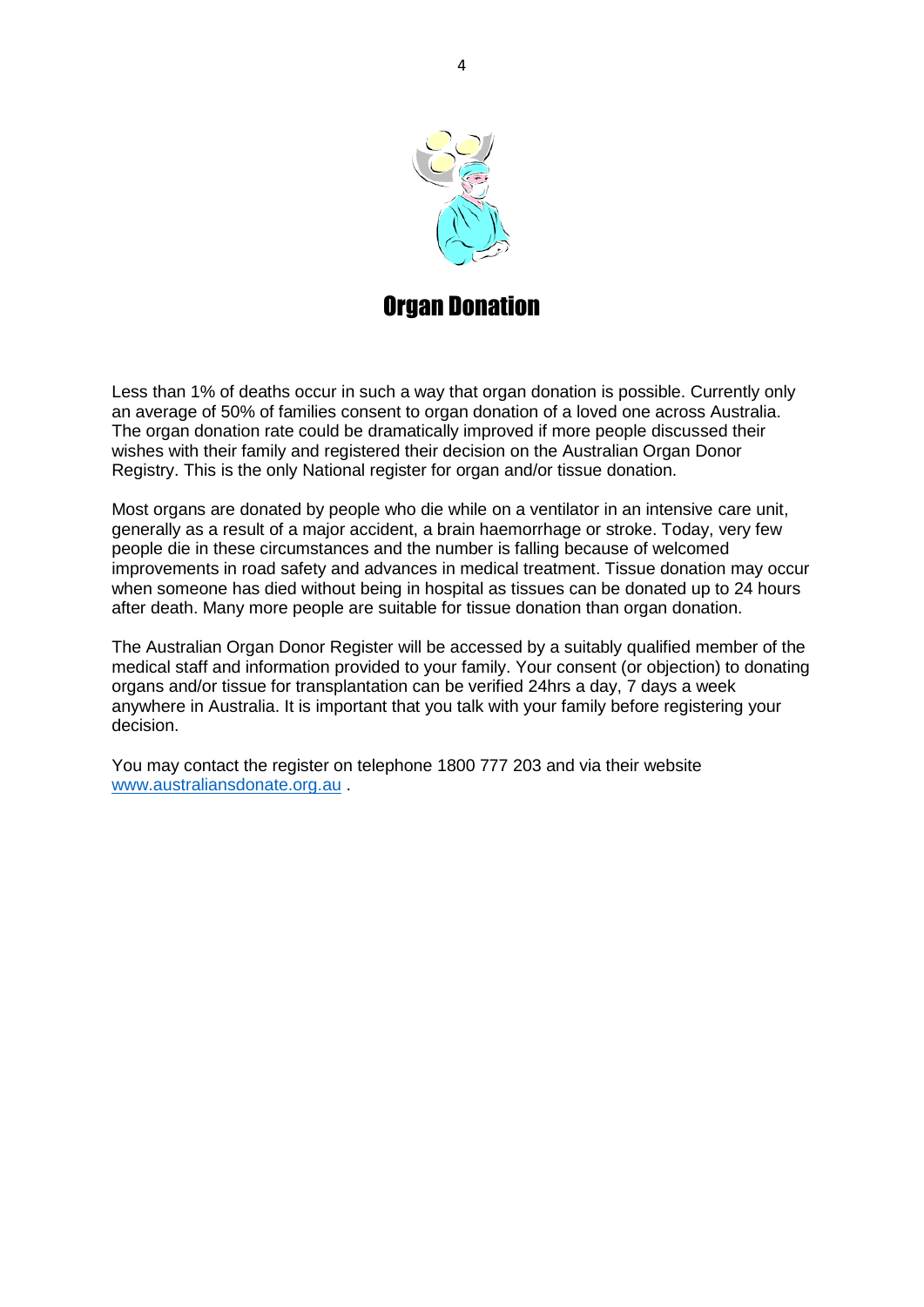

### Donating the Body for Research

This option is only available to people living in the Sydney metropolitan area. The person needs to make a formal agreement with a University for the future donation of their body. Universities can provide full details and a copy of the donation form. Bodies are only accepted if they are required at the time of death and if certain conditions are met.

People making these arrangements should inform their family, nursing home or hospital about the agreement.

Relatives usually hold a memorial service shortly after the death, and the University arranges a burial or cremation later (as agreed with the donor). Relatives can be advised of these arrangements if they wish.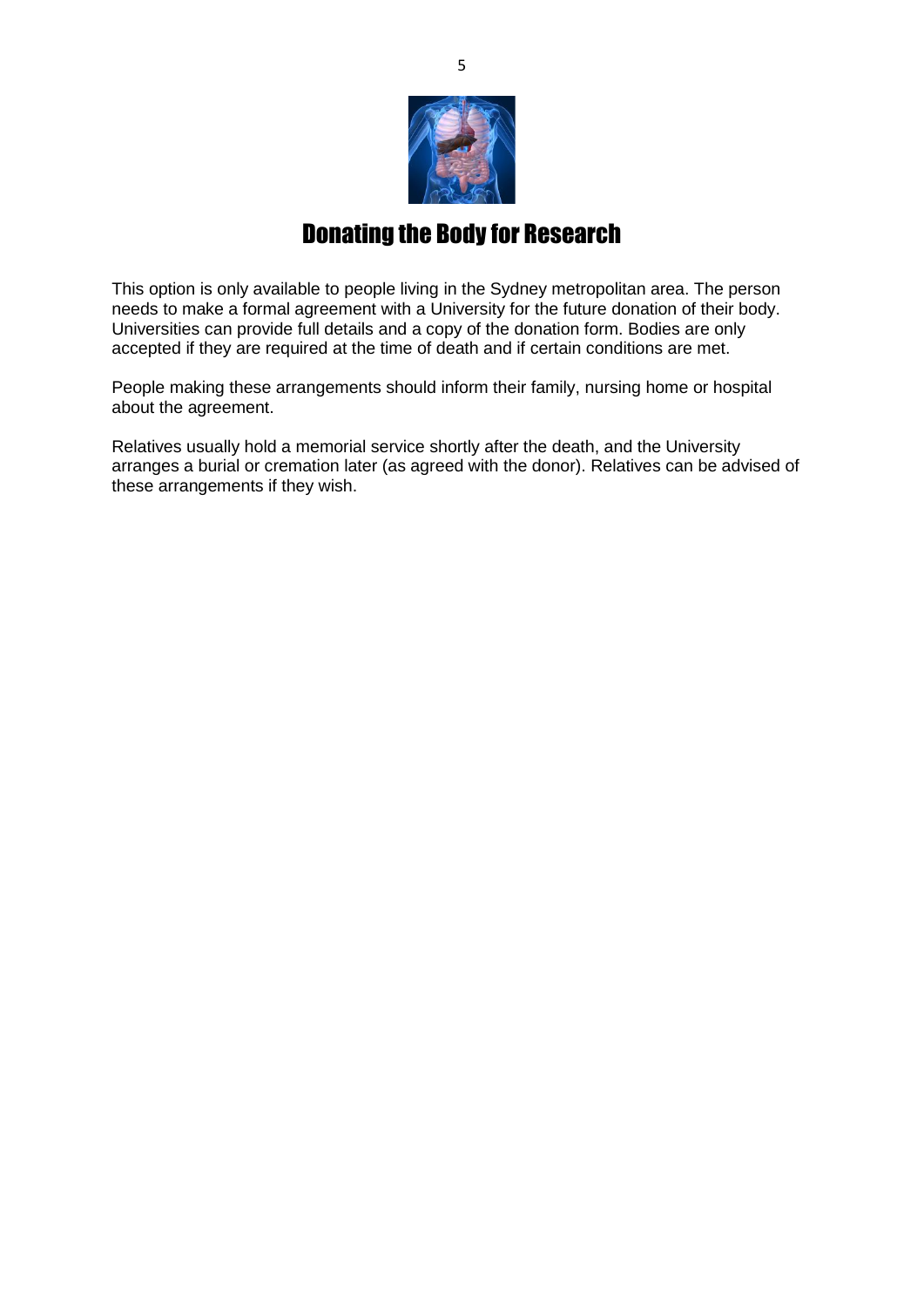

Euthanasia

Euthanasia is dealt with under Section 18(1) of the *Crimes Act*, which states that murder has been committed where:

- $\triangleright$  A person has acted or not acted with reckless indifference to human life or with intent to kill, and
	- o Death has resulted

Under this law, active euthanasia is clearly murder. Active euthanasia covers the situation where death is deliberately caused by, for example, deliberately administering an overdose of drugs.

It is debatable whether passive euthanasia, regarded as 'death from natural causes', also constitutes murder. Passive euthanasia covers the situation where death occurs because treatment, that merely sustains life, is withheld or withdrawn. Example, removing a life support system from someone in a coma. Death from passive euthanasia is technically from natural causes. Even where death is due to natural causes, a doctor who withholds or withdraws medical support can be considered the legal cause of death. This is because Section 18(1) of the *Crimes* Act states that murder can be due to an omission – a failure to take action. A doctor may be charged with murder if their actions legally constitute an omission.





This Rule, based on public policy, prevents a person who is otherwise a beneficiary under a Will or a next of kin on intestacy from inheriting from the deceased if they unlawfully kill the deceased. This Rule also applies in any situation where an unlawful killing brings an enforceable legal right in the perpetrator, for example, to claim under an insurance policy. The Forfeiture Rule applies not only to killings that are murder but also to manslaughter and those cases where the killings amount to a lessor crime, such as, dangerous driving causing death. It does not matter whether the killing was motivated by the desire to inherit or was committed out of a desire to alleviate the suffering of the deceased without any motive to benefit.

The application for the Forfeiture Rule as an inflexible rule to all cases where a right to benefit arises from an unlawful killing, has resulted in the rule producing harsh results in some cases, particularly where it was thought the killing was not morally culpable, example, an accident. As a result the *Forfeiture* Act, 1995 (NSW) gives power to the Supreme Court to exercise a discretion to modify the Forfeiture Rule in any case where it might apply, except in the case of murder.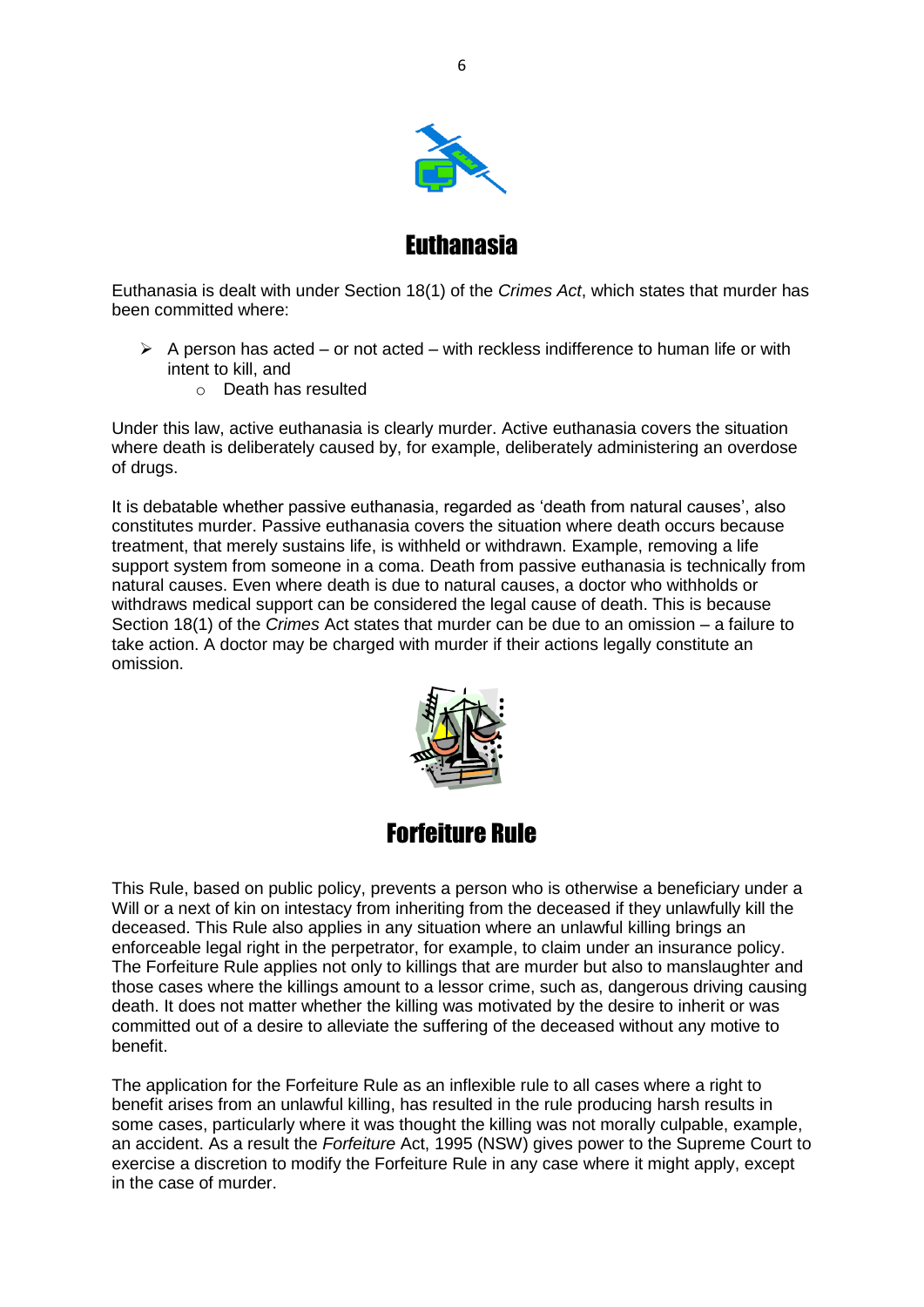

### Disposal of your Body

It is important that you have chosen an Executor who will respect and follow your decision concerning the disposal of your body following your death. Apart from a direction that you not be cremated, any directions in your Will are not binding. Furthermore, Wills are often not located until after the funeral or cremation. Accordingly, should you have any special wishes concerning the disposal of your body following your death, you should discuss this with your Executor and obtain their assurance that they will follow your wishes.

If there is a dispute over custody of the body or its disposal, then legal advice is required urgently.

People who wish to follow particular cultural and religious practices should choose a Funeral Director who can provide a funeral according to their specific needs, including, if necessary, shipment of the body overseas.

Funeral Directors can arrange to ship bodies to other countries. Each country has its own Consular and health regulations for receiving bodies, and these must be followed.

It is very expensive to both prepare the body and to transport it (by air freight) overseas. Cremating the body and sending the ashes is a cheaper option.

Embalming involves the removal of bodily fluids and their replacement with formalin. This preserves the body for a long time and reduces bacterial action. This is very important if the body is to be viewed or transported to another place for burial. Bodies leaving or coming into Australia and bodies being entombed into an above ground vault or mausoleum must be embalmed.

Health regulations apply to people who handle the bodies of those who have died from certain infectious diseases. Workers must wear protective clothing, and the body must be placed in a double body bag, which is heat sealed so that it cannot be opened. Embalming is not permitted in these circumstances. Only in very exceptional cases can the body be sent overseas. Ashes can be taken overseas, so cremation could be an acceptable option for people who wish to send their remains to another country.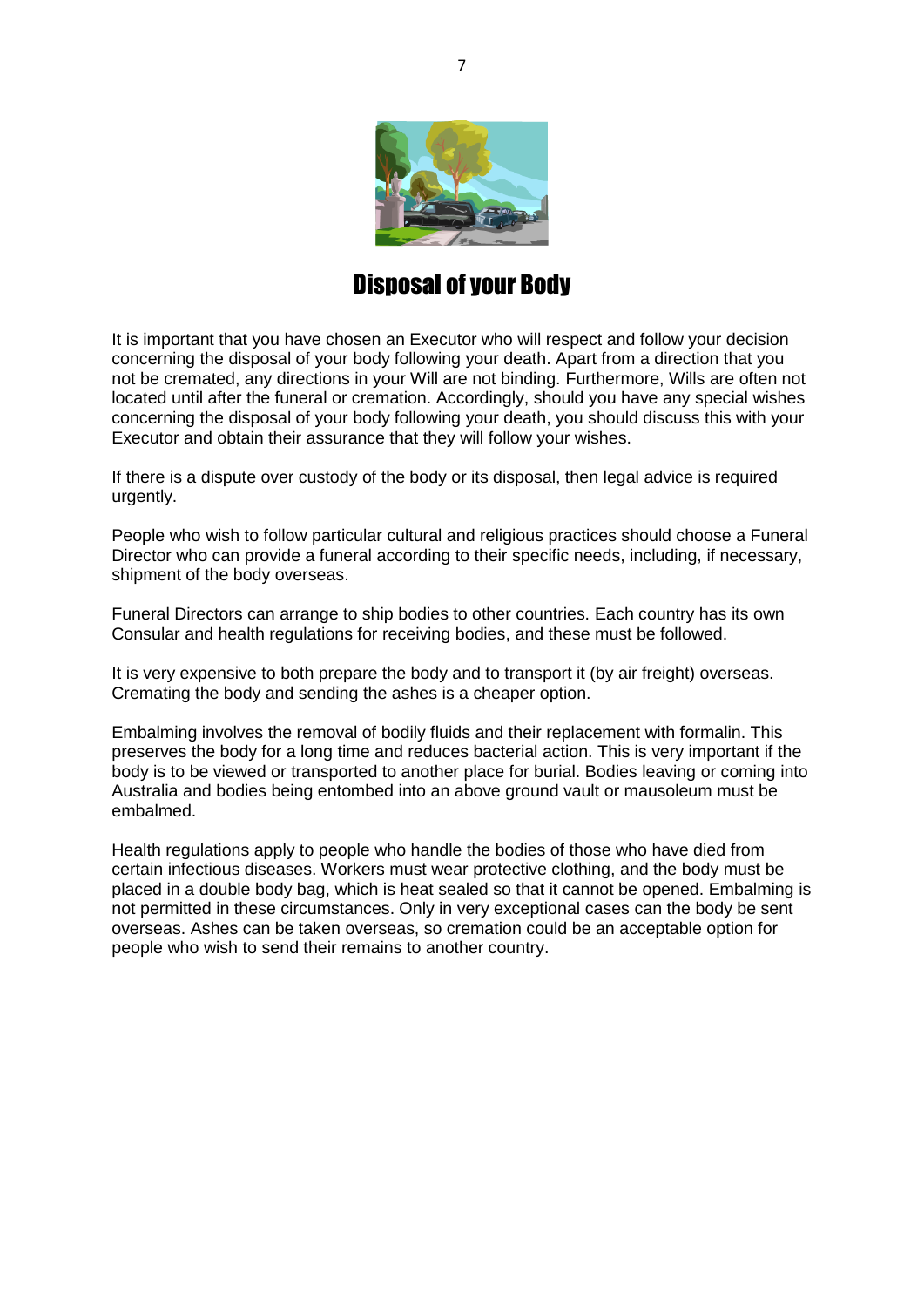

### Arranging and Paying for the Funeral

About 90% of people in NSW die in a hospital or institution. A Medical Certificate of Cause of Death is issued and the deceased person is kept at the institution's morgue until their next of kin make arrangements for a funeral or contact a funeral director. If you die at a nursing home or an institution that has no morgue, then the next of kin arranges to take the body to either the family home until the time of the funeral or to a funeral home.

When someone dies at home, a doctor should be called to pronounce the person dead and to issue a Medical Certificate as to cause of death. Either the family or the doctor should contact a funeral director and arrange for the body to be taken to a funeral home or, if desired, to prepare the body to be kept at home until the time of the funeral.

As a general rule, whoever organises the funeral must pay the funeral director. However, they do have the right to receive priority of payment from your Estate but only for the *reasonable* costs incurred. If extravagant costs are incurred then the person who arranges the funeral will pay those extra costs themselves and not be entitled to recover them from the Estate unless the beneficiaries consent.

Most banks will release from your bank account sufficient funds to pay the funeral or cremation costs.

People wanting a headstone or monument erected should contact a Monumental Mason to have one made, and arrange the size, shape and details. Before making arrangements, it is important to contact the cemetery to see if there are any restrictions on the dimensions of the headstone.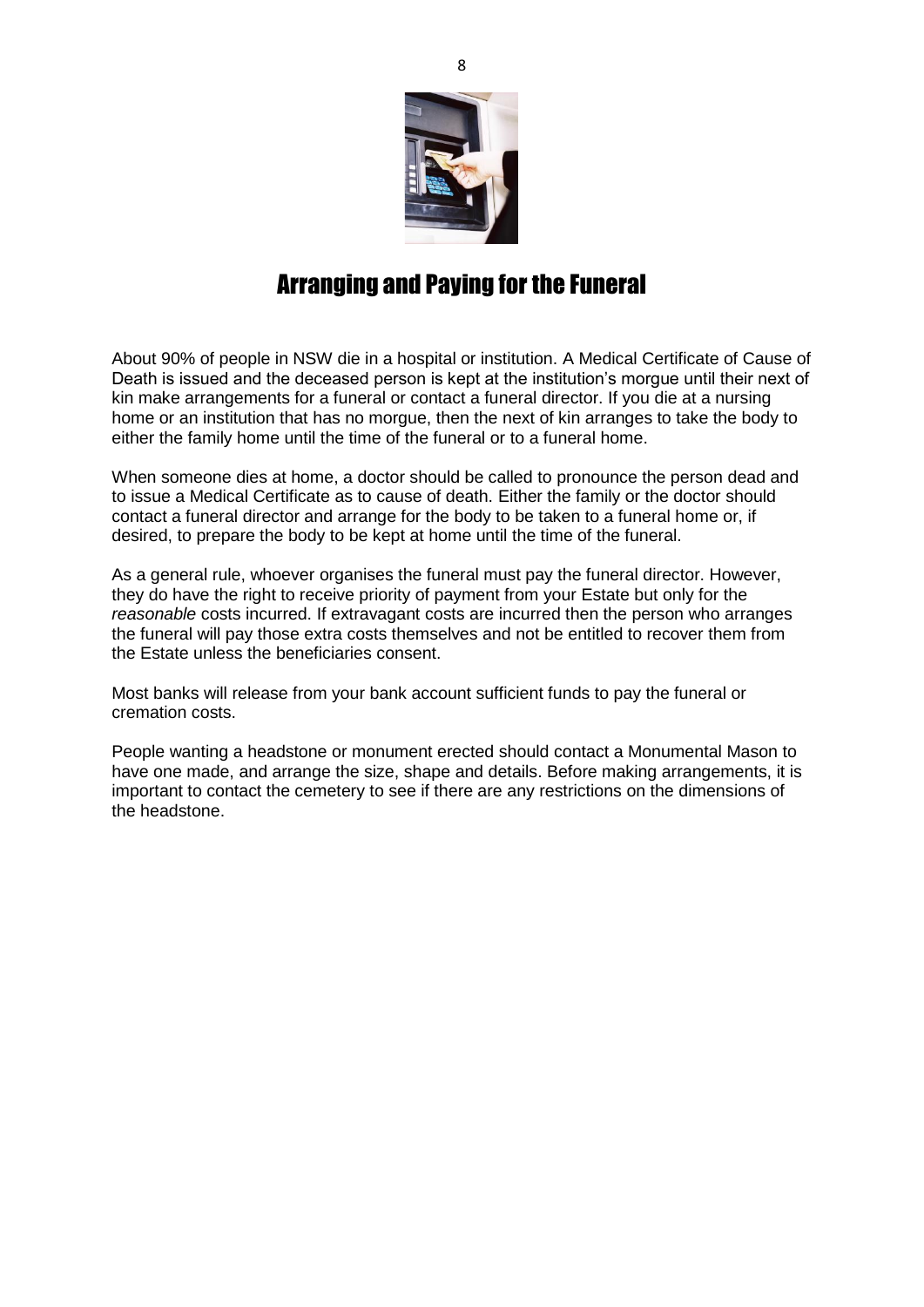

### What Does a Funeral Director Do?

Funeral Directors are usually responsible for:

- $\triangleright$  Collecting the documents required for burial
- $\triangleright$  Removing the body
- $\triangleright$  Supplying the coffin or casket
- $\triangleright$  Preparing the body
- $\triangleright$  Purchasing the burial plot and arranging for it to be opened and closed
- $\triangleright$  Providing a hearse
- $\triangleright$  Arranging a service at a crematorium, grave site, church or whatever is required

A Funeral Director may also:

- $\triangleright$  Arrange a pre-burial service
- $\triangleright$  Provide a funeral parlour or chapel for viewing the deceased person
- $\triangleright$  Arrange cars for the mourners
- $\triangleright$  Order flowers and place advertisements

Funeral Directors will accommodate people who wish to do things differently; for example, dress the deceased themselves and have home viewings.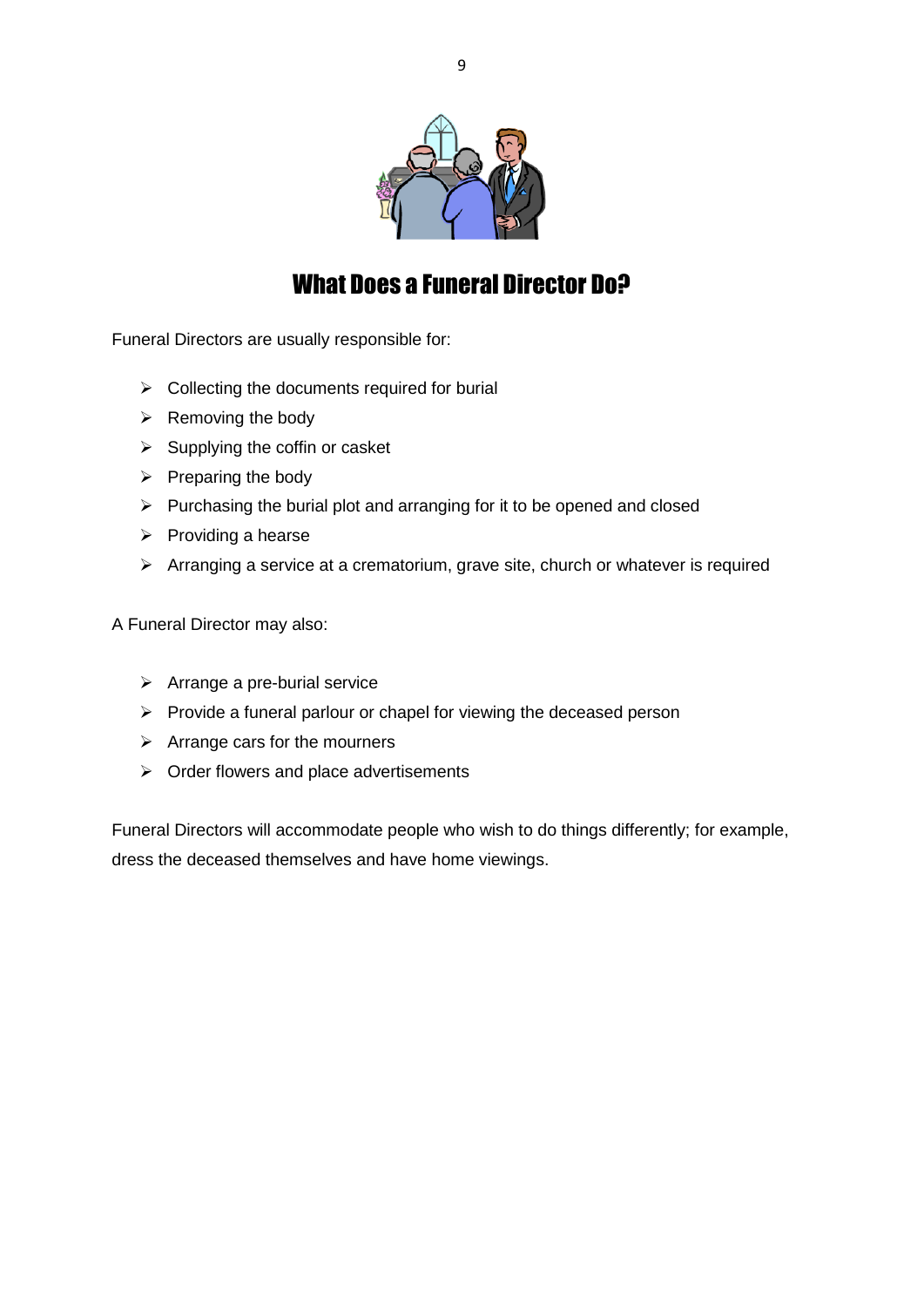

### Burial on a Private Property

New South Wales Health Document No. GL2006 008 issued on 7 June 2006 contains guidelines to assist local authorities in approving burial locations on private land. The document lists 13 conditions that must be considered by authorities including:

- $\triangleright$  The land area must be more than 5 hectares, and fenced, to delineate the boundaries and secure the location.
- $\triangleright$  The local authority must give its consent
- $\triangleright$  The burial must not be likely to contaminate drinking water or a domestic water supply, and there must be minimal soil coverage of 900mm
- $\triangleright$  The owner must provide access to the side

Records of the burial are kept by the local authority.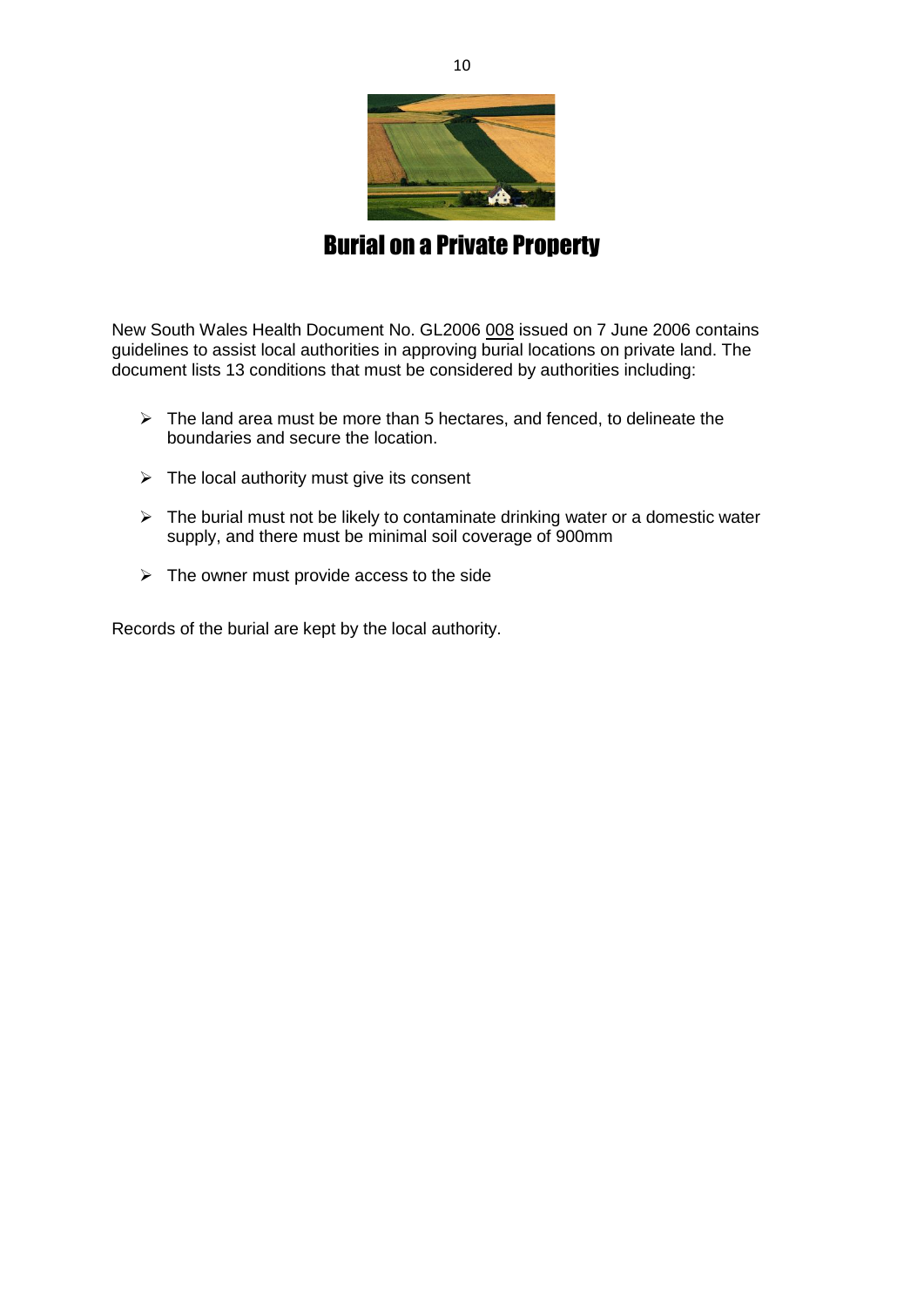

### Payment of My Debts

Your debts will now be payable by your Estate. The solicitor for the Estate should be notified of any debts to enable arrangements to be made to hold all debts until funds become available in the Estate, usually following a Grant of Probate. Should your next of kin pay your debts they will be entitled to be reimbursed from the Estate.

The *Probate & Administration Act, 1898* prescribes an order of priority for payment of your debts depending on whether your Estate is solvent or insolvent. Your funeral and testamentary expenses shall have priority. Testamentary expenses will include the costs and expenses of obtaining Probate, administering your Estate, funeral expenses, the costs of getting in assets of the Estate, commission payable to your Executor for administering the Estate and the costs of obtaining legal advice in relation to the administration of the Estate.

If there are insufficient assets to pay your debts, your Estate will be known as an insolvent estate. Legal advice will be required to ensure that debts are paid from any assets in the Estate according to their legal priority.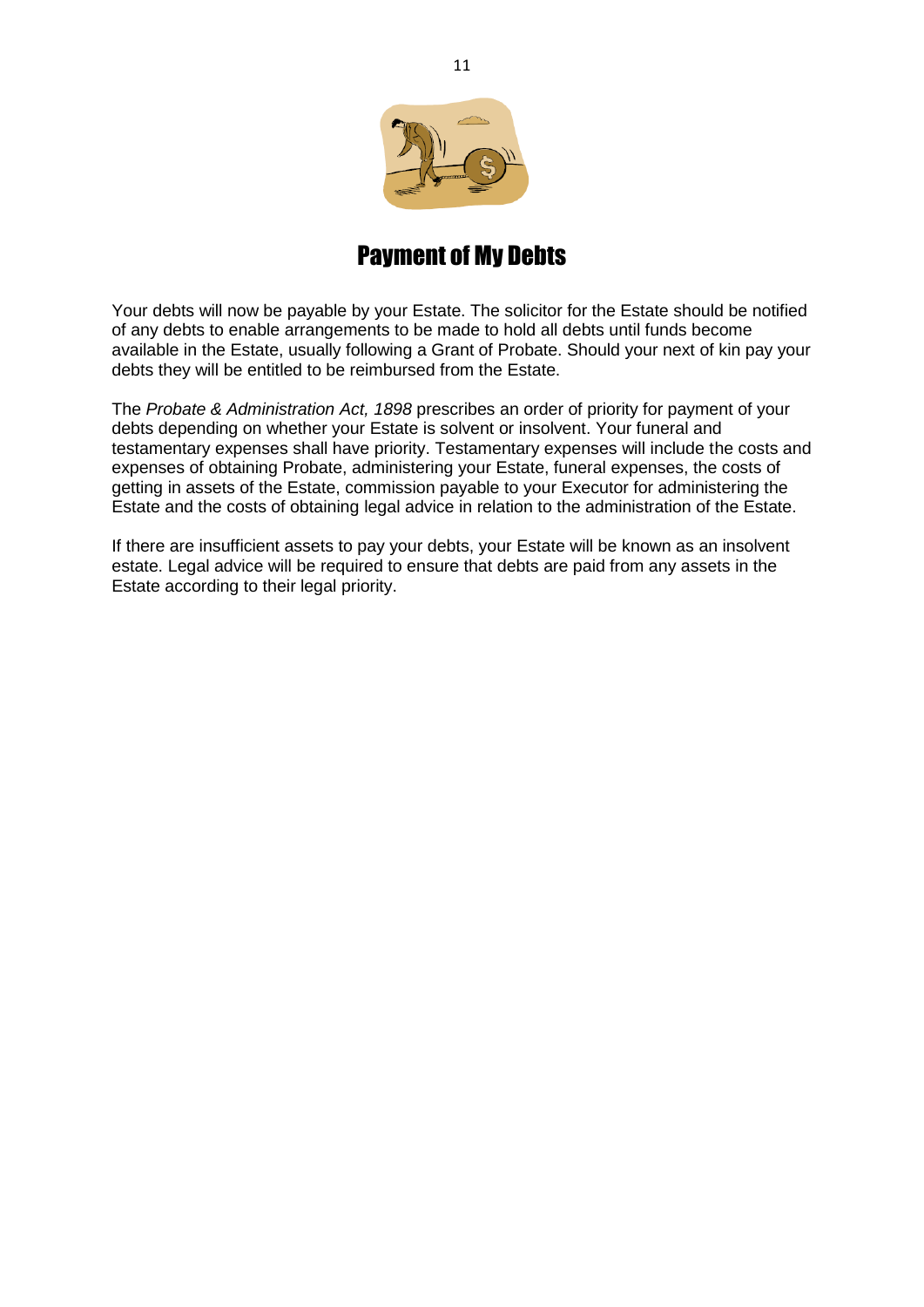

### Power of Attorney & Authority to Operate Bank Accounts

Upon your death, any Power of Attorney or authority to operate your bank account ceases to have effect. Your Attorney or bank signatory must not continue to operate your accounts or carry out business on your behalf following your death. It is now the Executors role to attend to your affairs following your death.

#### **Executor's role**

In general terms, an Executor's duty is to take care of the deceased's assets and property, see that debts and taxes are paid and finally, to distribute the assets to the beneficiaries of the Will.

The Executor will have to begin by finding out and making a list of everything the deceased owned or was entitled to. The list could include a home, car, money in bank or building society accounts, furniture, household appliances, jewellery, shares and other investments, insurance policies, superannuation and holiday pay from work. In addition, if the Estate is to be divided between a number of beneficiaries, the assets may have to be valued.

Next, the Executor will have to apply to the Probate Registry of the Supreme Court for a Grant of Probate. Probate is a certificate issued by the Court saying that the Will is valid and that the Executor has the right to administer the Estate. When applying for Probate, you will need to complete a number of legal documents. The Executor will also have to produce documentary evidence and death, property, attestation of the Will and details of assets and liabilities of the deceased, among other things. It is usual to engage a solicitor to assist in this process.

#### **Joint Assets**

Joint assets pass by operation of Law to the surviving joint tenant and do not form part of the Estate.

#### **Superannuation**

The Trustee of the superannuation fund determines who will receive any superannuation unless you have executed a valid binding Death Benefit Nomination. Superannuation usually does not form part of the Estate unless the Trustee of the Superannuation Fund to which you are a member decides to pay it to the Estate or a valid Binding Death Benefit Nomination directs these assets to the Estate.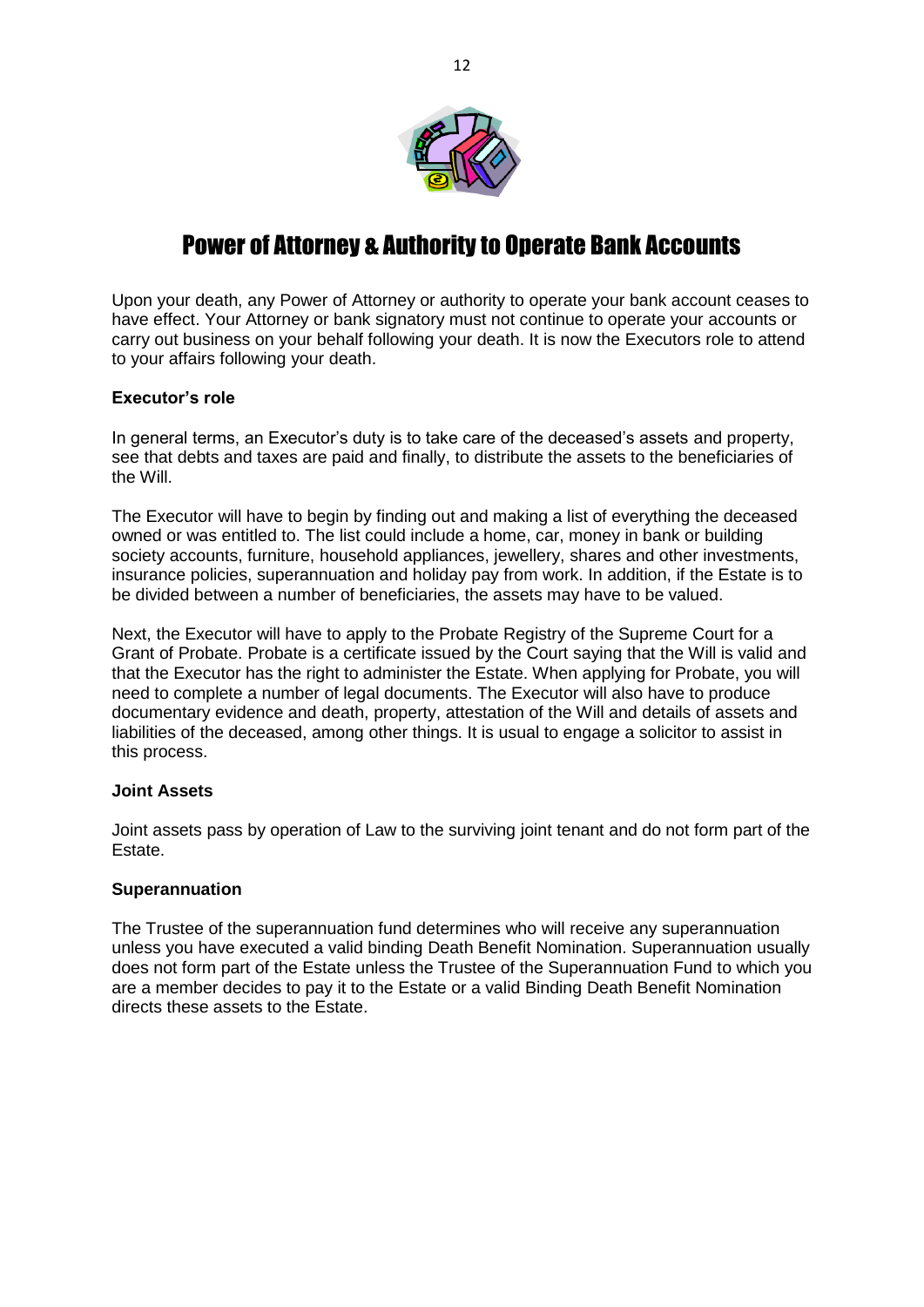

### What Does the Executor Do *After* Probate has been Granted?

Once Probate has been granted, the Executor must collect the deceased's assets and take steps to pay any debts or taxes – including income tax – the deceased owed.

Funeral expenses are to be paid first and there is a particular order in which any other debts must be paid. Legal advice is required to ensure that the proper assets/beneficiaries bear the burden of these liabilities. After funeral expenses are paid, the Executor is entitled to claim any expenses relating to the administration of the estate before other debts are paid.

Once debts have been paid, assets are either distributed accordingly to the terms in the will or they are sold so that money can be divided among the beneficiaries. The Executor might have to contact financial organisations and companies in which the deceased had money invested in order to realise those assets, and become involved in selling various pieces of the deceased's belongings such as jewellery, a boat or car.

A bank account will have to be opened, in the name of the estate, into which all funds owed to the estate must be deposited and from which debts must be paid.

#### **Distributing the Assets**

When all assets have been identified and, if necessary, sold to raise cash, and all debts have been paid, the remainder of the estate can be distributed to the beneficiaries.

The Executor must prepare a report and statement for the beneficiaries – given to them when they receive their share of the estate – showing what the assets were, how much money they raised and what expenses and debts were paid from the proceeds.

Finally, the estate is wound up. This involves drawing up accounts – showing money paid into the estate and money paid out – which are sometimes required to be lodged with the Probate Registry.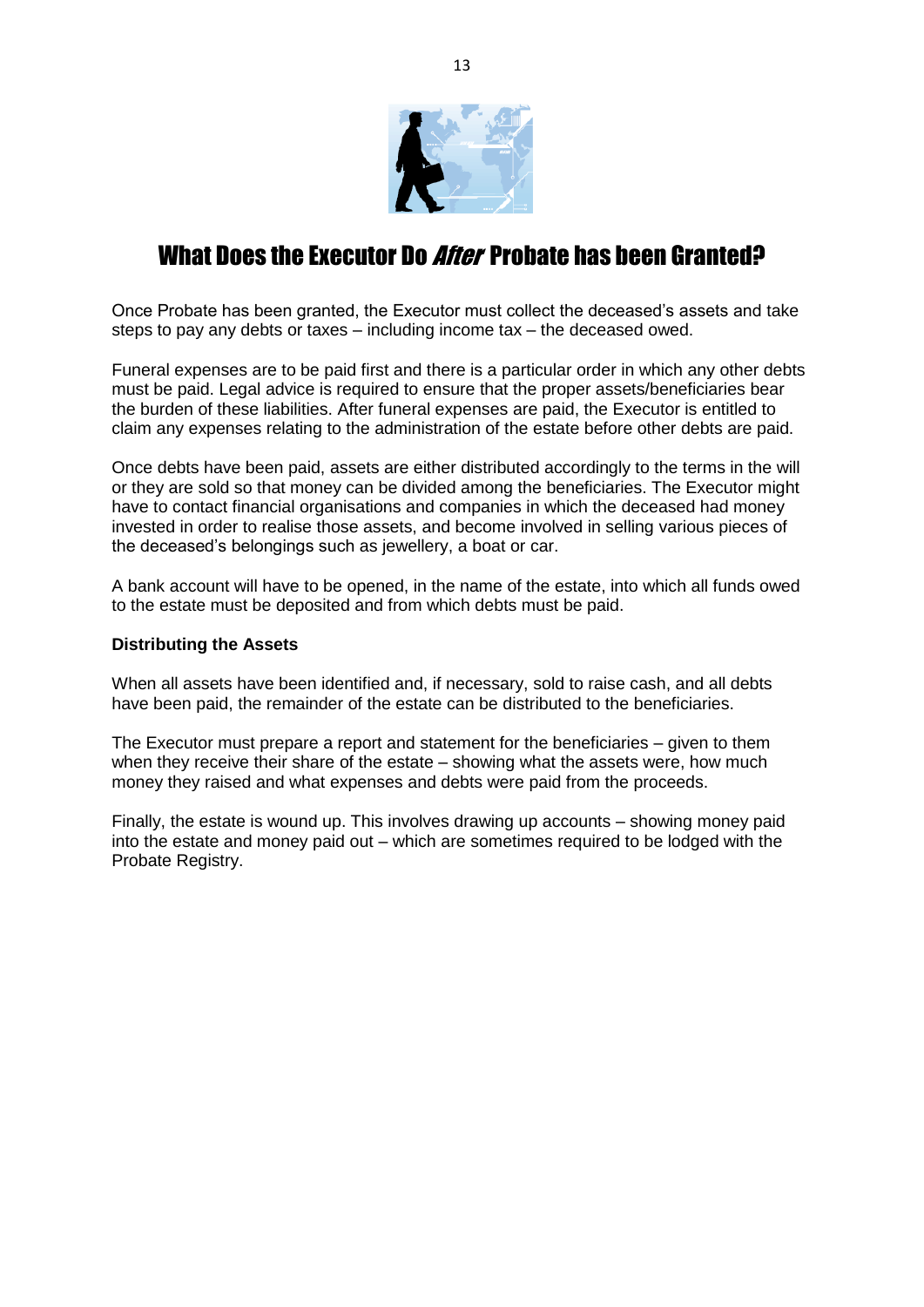

Who Can Read my Will?

First of all, it is vital that your last Will is located. You must ensure that your Executor knows where it is as he/she is entitled to possession of it after you die (so that he/she can administer your Estate).

On 1 March 2008, Section 54 was introduced in the *Succession Act, 2006.* This section regulates who is entitled to inspect the Will of a person who dies after 1 March 2008. Section 54 States:

*"(1) In this Section:* 

*Will includes a revoked will, a document purporting to be a will, a part of a will and a copy of a will.* 

*(2) A person who has possession or control of a will of a deceased person must allow any one or more of the following persons to inspect or be given copies of the will (at their own expense):*

- (a) *any person named or referred to in the will, whether as a beneficiary or not,*
- (b) *any person named or referred to in an earlier will as a beneficiary of the deceased person,*
- (c) *the surviving spouse, de facto partner (whether of the same or the opposite sex) or issue of the deceased person,*
- (d) *a parent or guardian of the deceased person,*
- (e) *any person who would be entitled to a share of the estate of the deceased person if the deceased person had died intestate,*
- (f) *any parent or guardian of a minor referred to in the will or who would be entitled to a share of the estate of the testator if the testator had died intestate,*
- (g) *any person (including a creditor) who has or may have a claim at law or in equity against the estate of the deceased person,*
- (h) *any person committed with the management of the deceased person's estate under the* Protected Estates Act 1983 *immediately before the death of the deceased person,*
- (i) *any attorney under an enduring power of attorney made by the deceased person,*
- (j) *any person belonging to a class of persons prescribed by the regulations.*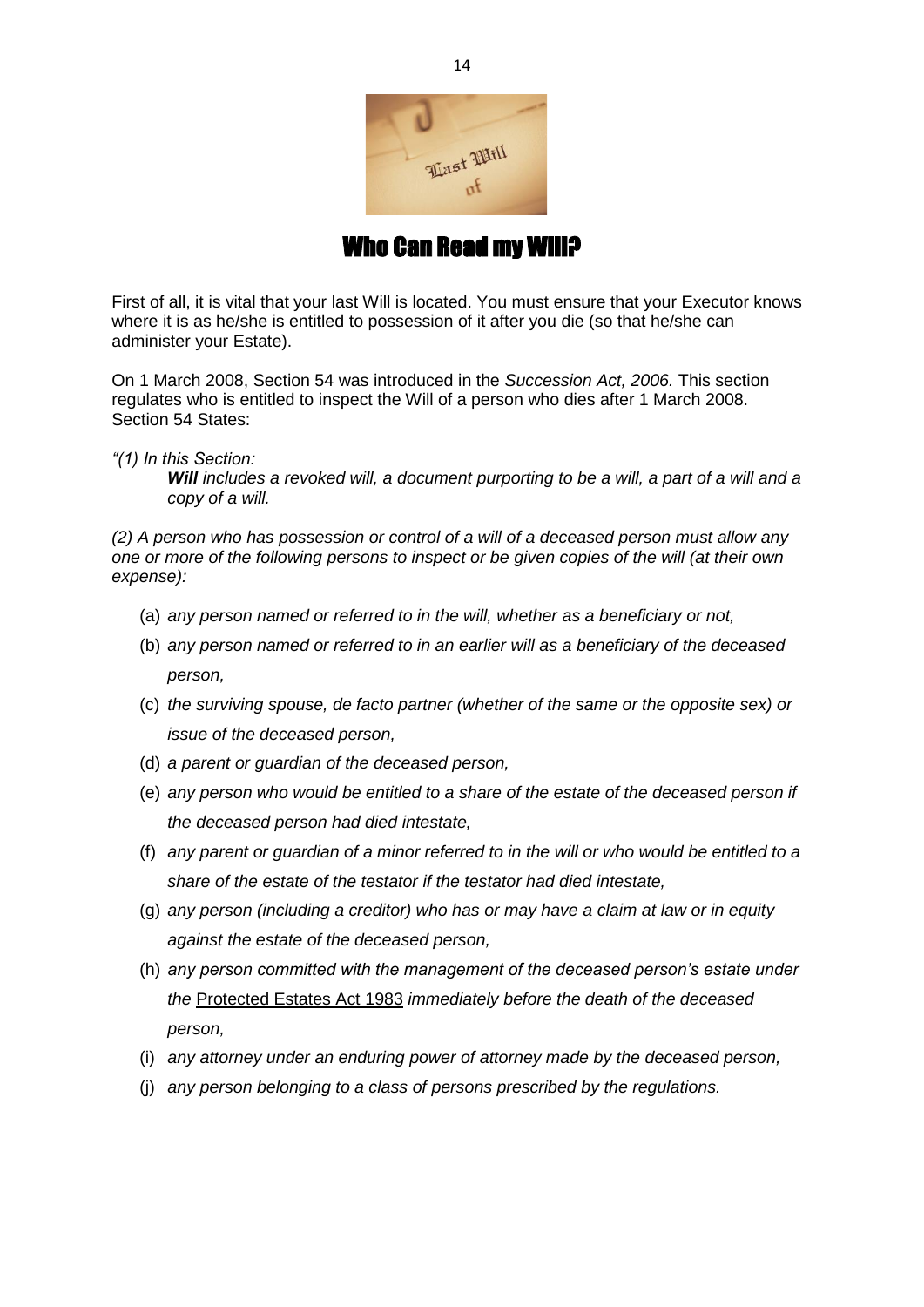*(3) A person who has possession or control of a will of a deceased person must produce it in a court if the court requires the person to do so."*

Once Probate or Letters of Administration has been granted a copy can be obtained by anyone from the Supreme Court of NSW upon payment of the prescribed fee.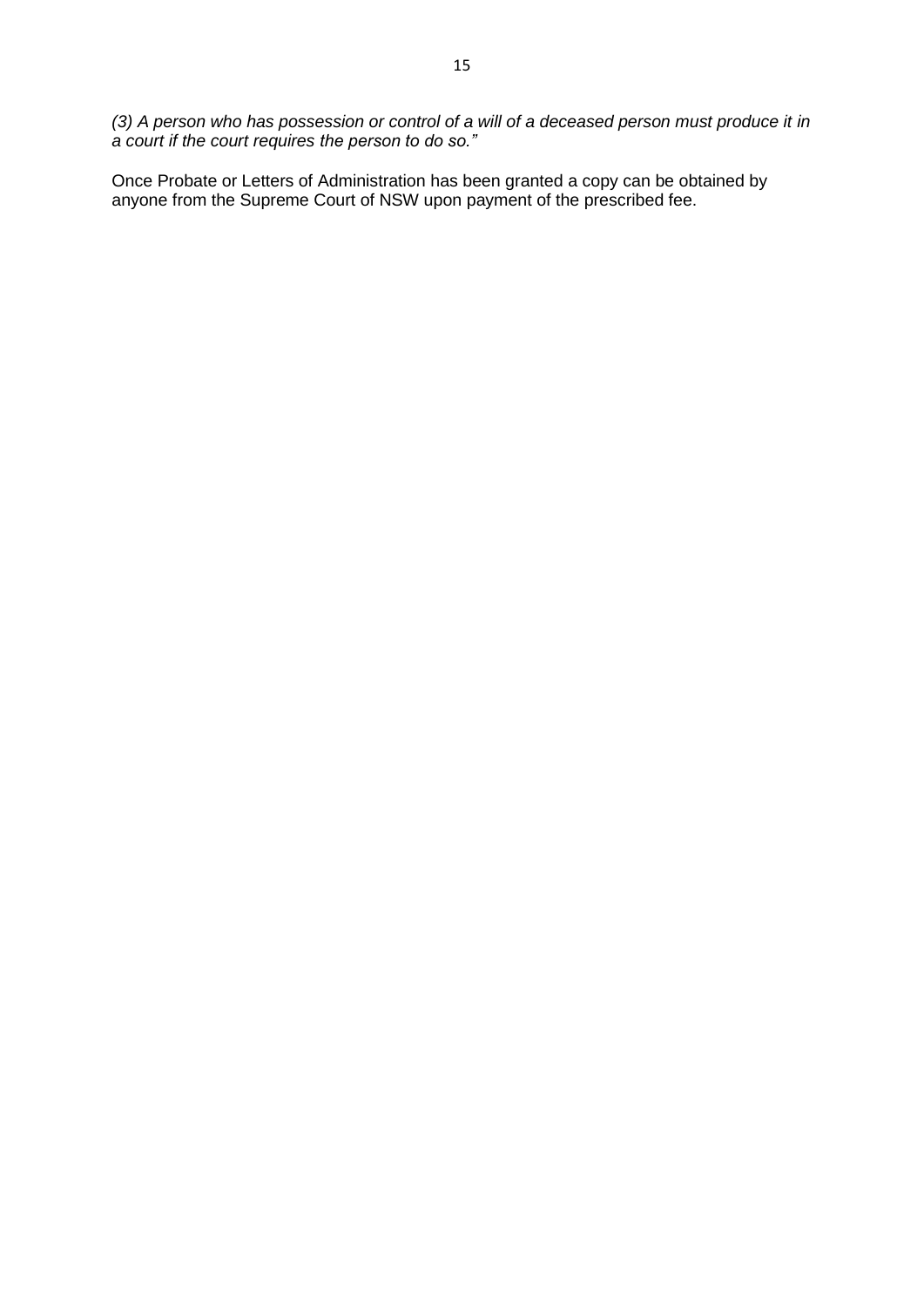

### Stealing, Destroying or Concealing a Will

Pursuant to the *Crimes Act* 1900 (NSW) it is a criminal offence to steal, destroy or conceal a Will.

Section 135 *Crimes Act*, 1900 (NSW) states:

"Whosoever steals, or, for any fraudulent purpose destroys, cancels, obliterates, or conceals, the whole or any part of any Will, Codicil, or other testamentary instrument, either during the life of the testator, or after the testator's death, or whether the same relates to real, or personal estate, or to both, shall be liable to imprisonment for 7 years."

Legal advice should be immediately sought by your Executors if they are of the belief that your last Will has been stolen, destroyed or concealed by anyone. This also highlights the importance of choosing a trustworthy Executor and making people aware that, you have made a new Will and, of its whereabouts.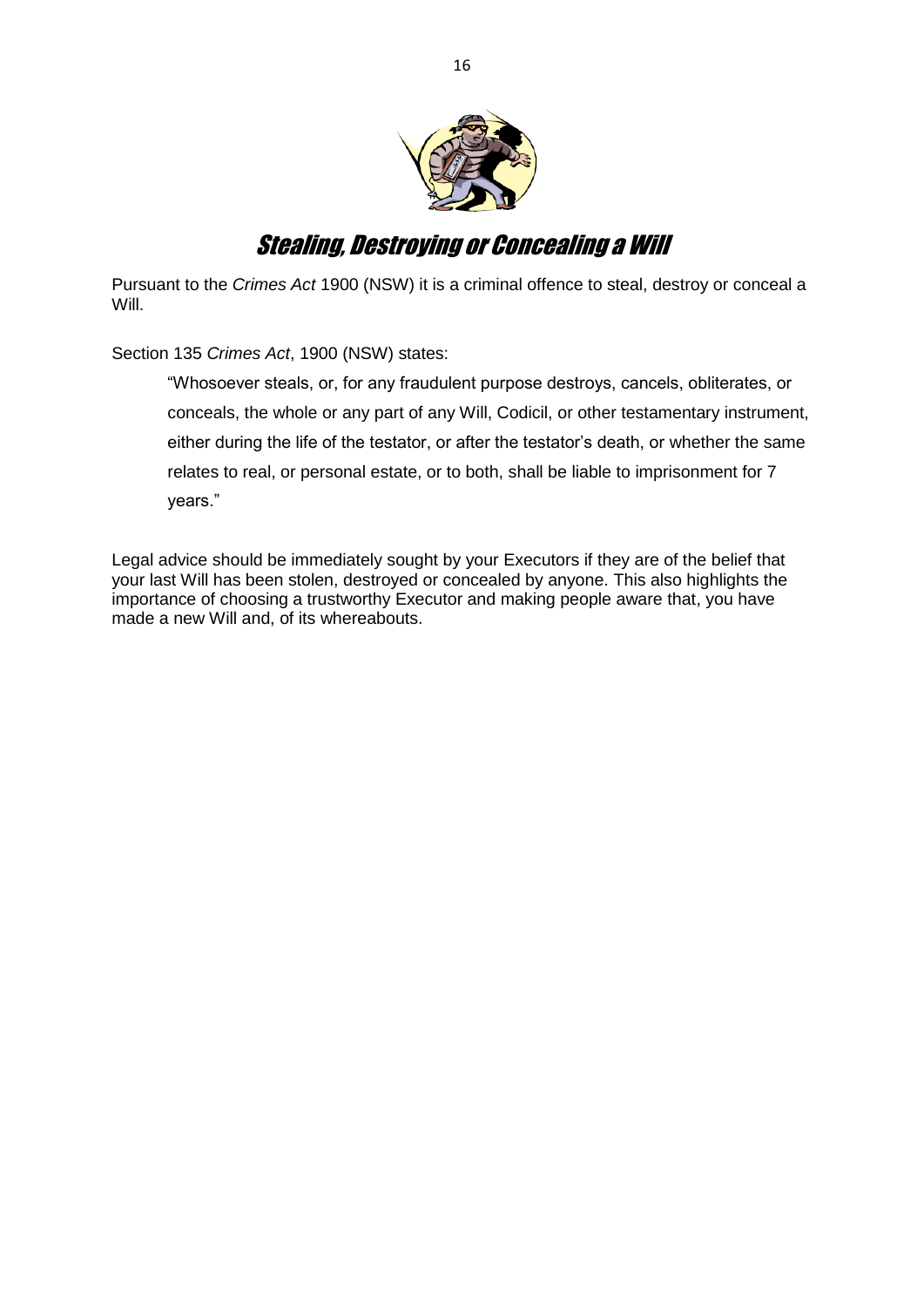

# People and Organisations the Executor may need to contact

# following the deceased's death

There are many people and/or organisations that the Executor may need to contact to advise of the deceased's death. The following table has been provided to assist your Executor.

| Person or organisation to be       | Contact person,     | Details of person who | <b>Notified of death</b> |
|------------------------------------|---------------------|-----------------------|--------------------------|
| contacted                          | phone number and    | died (for example,    | (Yes/No)                 |
|                                    | address (if needed) | account number,       |                          |
|                                    |                     | Medicare number)      |                          |
| Doctor                             |                     |                       |                          |
| Preferred funeral director         |                     |                       |                          |
| Family and friends                 |                     |                       |                          |
| <b>Executor of Will</b>            |                     |                       |                          |
| Minister of religion               |                     |                       |                          |
| Funeral bond<br>Yes/No             |                     |                       |                          |
| Yes/No<br>Prepaid funeral          |                     |                       |                          |
| Funeral insurance<br>Yes/No        |                     |                       |                          |
| Centrelink                         |                     |                       |                          |
| Department of Veterans' Affairs    |                     |                       |                          |
| Foreign pension authority          |                     |                       |                          |
| Employers                          |                     |                       |                          |
| Superannuation fund                |                     |                       |                          |
| Clubs (for example, the RSL)       |                     |                       |                          |
| Banks, credit unions, and so on    |                     |                       |                          |
| <b>Public Trustee</b>              |                     |                       |                          |
| Credit card/hire purchase          |                     |                       |                          |
| Insurance companies                |                     |                       |                          |
| Hospital                           |                     |                       |                          |
| Social worker                      |                     |                       |                          |
| Hearing centre                     |                     |                       |                          |
| Health professionals               |                     |                       |                          |
| (physiotherapist, dentist,         |                     |                       |                          |
| podiatrist, optometrist and so on) |                     |                       |                          |
| Health benefits fund               |                     |                       |                          |
| Medicare                           |                     |                       |                          |
| Landlord                           |                     |                       |                          |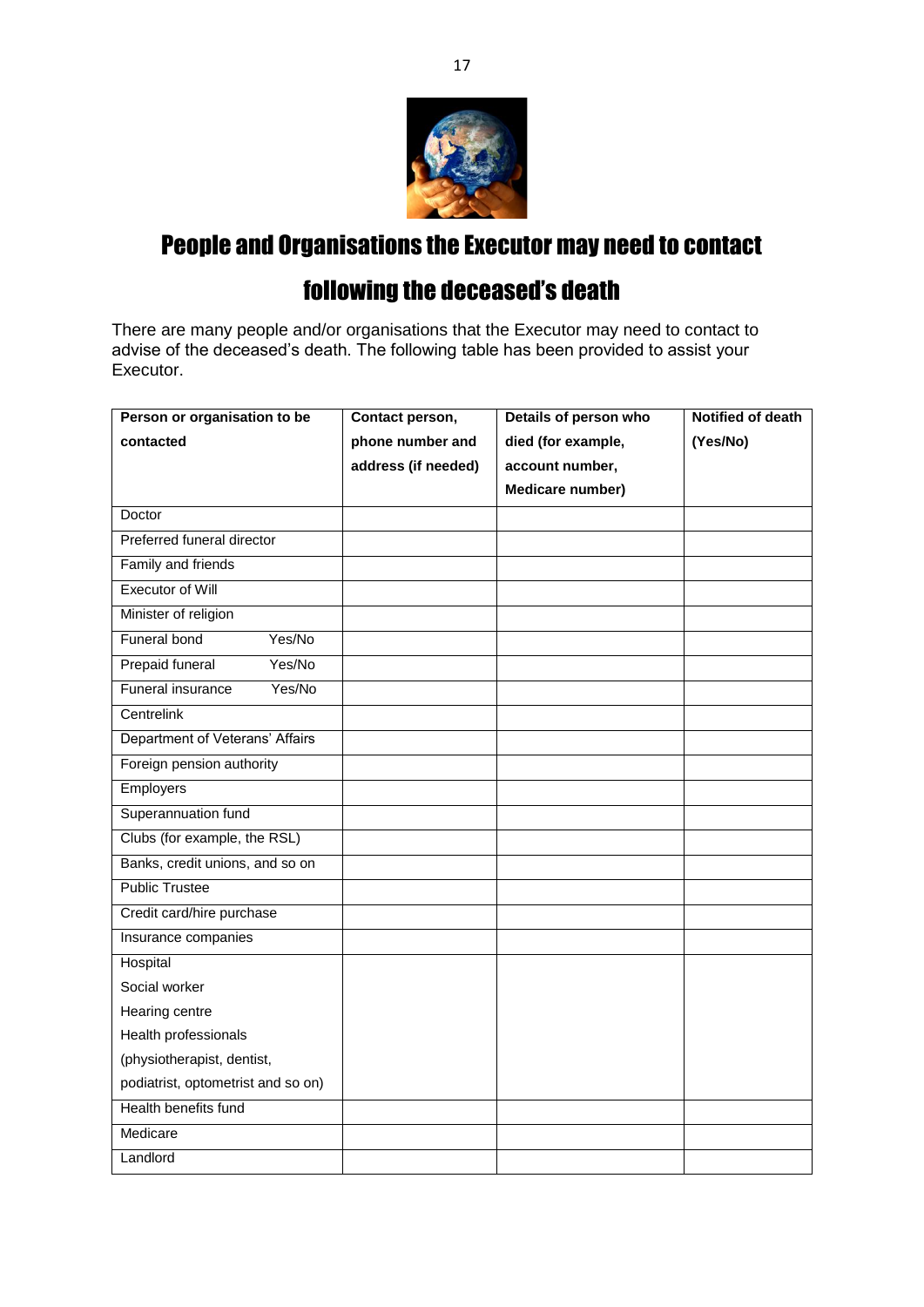| Local electricity authority        |  |  |
|------------------------------------|--|--|
| Gas supply company                 |  |  |
| Local council (rates/Meals on      |  |  |
| Wheels)                            |  |  |
| Telephone company                  |  |  |
| Vehicle registration and licencing |  |  |
| authorities                        |  |  |
| <b>Electoral Office</b>            |  |  |
| Accountant                         |  |  |
| <b>Australian Taxation Office</b>  |  |  |
| Professional bodies (for example,  |  |  |
| solicitor, accountant)             |  |  |
| Public services (library)          |  |  |
| Post Office                        |  |  |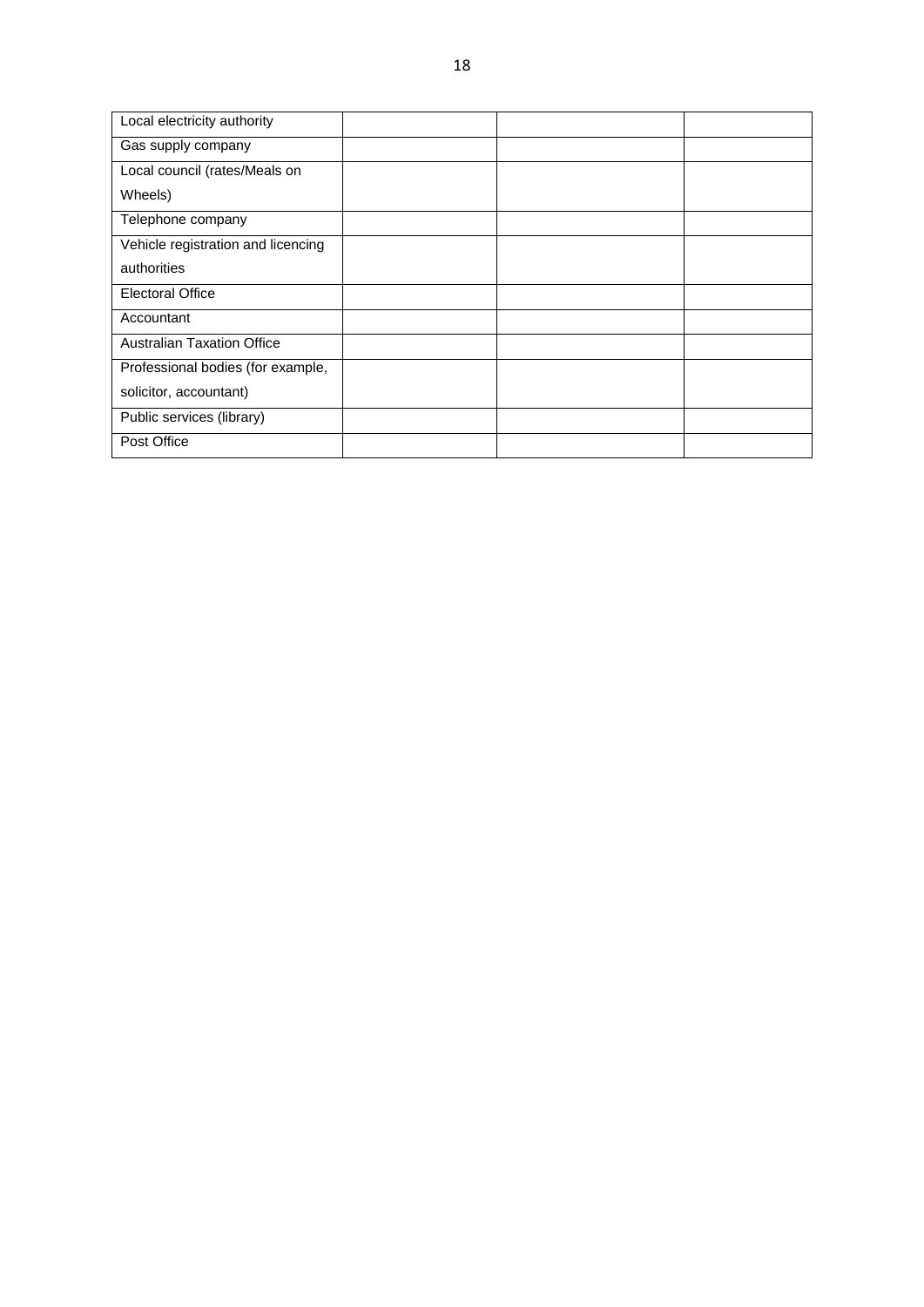

# How Can a Solicitor Help Me?

A solicitor can:-

- 1. Inform you in detail about the rights and responsibilities of an Executor.
- 2. Help you obtain and complete the legal documents needed to apply for probate.
- 3. Assist you to identify and collect the deceased's assets.
- 4. Advise you about the legal order in which debts must be paid and the remaining assets distributed.
- 5. Explain the legal order of distribution of the estate in a case where there is no will.
- 6. Help you draw up the report of statement on the assets for the beneficiaries.
- 7. Deal with any claims on the estate.